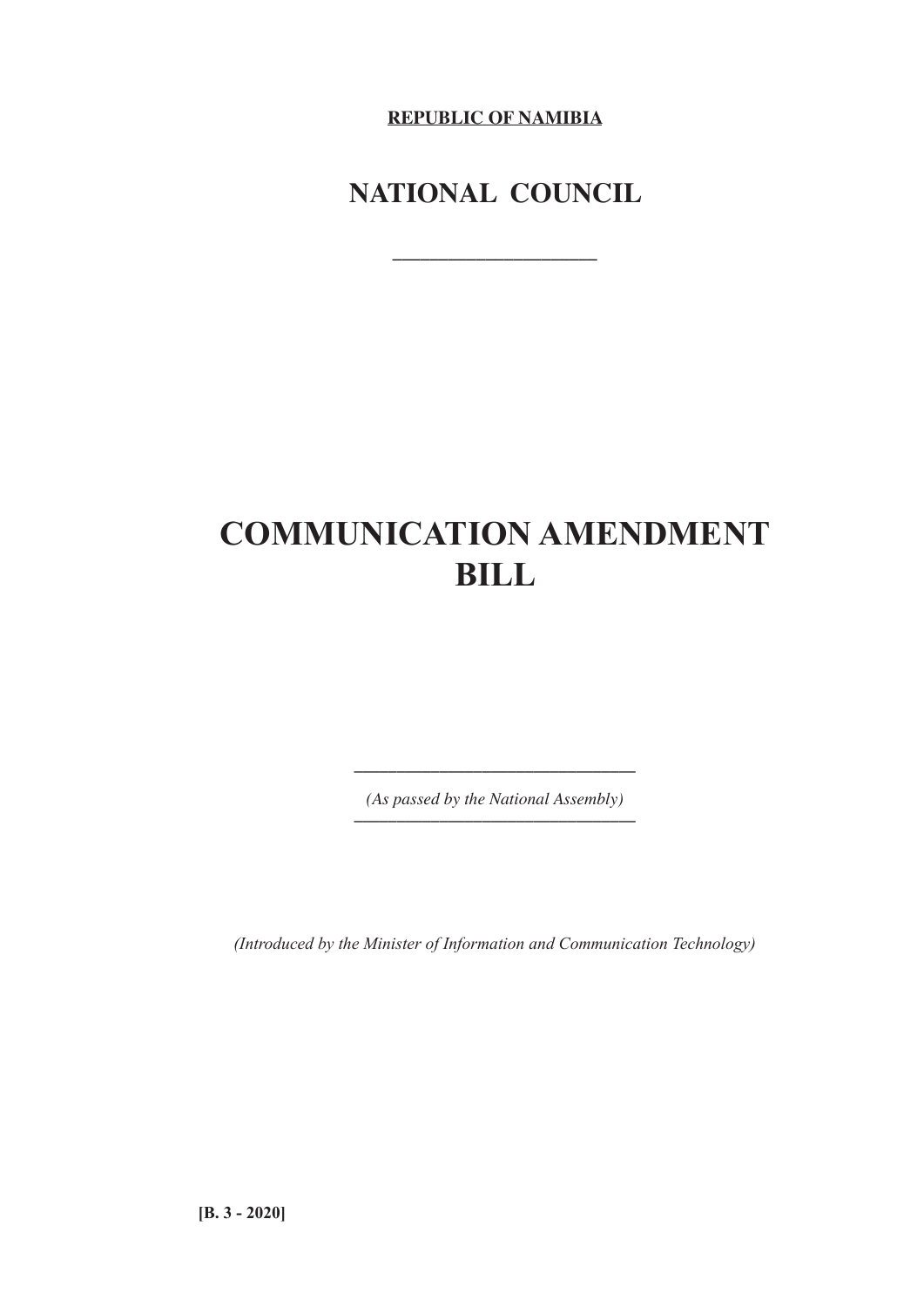# **EXPLANATORY NOTE:**

|  | Words underlined with a solid line indicate insertions in<br>existing provisions.     |
|--|---------------------------------------------------------------------------------------|
|  | Words in bold type in square brackets indicate omissions<br>from existing provisions. |

# **BILL**

**To amend the Communications Act, 2009, so as to define certain words; to circumscribe the power to impose a regulatory levy in order to cover the regulatory costs of the Authority; to provide requirements and guidelines regarding the determination and imposition of the regulatory levy; to further regulate the imposition of a universal service levy; to further regulate the duty of telecommunications service providers to provide a confidential service and to provide for incidental matters.**

**BE IT ENACTED** as passed by the Parliament, and assented to by the President, of the Republic of Namibia, as follows:

#### **Amendment of section 1 of Act No. 8 of 2009**

**1.** Section 1 of the Communications Act, 2009 (in this Act referred to as the "principal Act"), is amended –

(a) by the insertion in subsection (1), after the definition of "regulation", of the following definition:

> "regulatory costs' means the operating expenses and capital costs, whether actual or properly estimated or projected, required by the Authority in the performance of its functions including, without limiting the aforegoing generality, remuneration and other employment related expenditures and all other administrative expenditures and providing for reserves and other liabilities and expenditures required for the purposes of –

- (a) the pursuit of the objects of this Act set out in section 2 and the Authority set out in section 5;
- (b) developing and implementing communications industry policies;
- (c) rendering services to the communications industry;
- (d) fulfilling the communications policy objectives and any other requirements under this Act;
- (e) the regulation of the communications industry or for any communications regulatory purposes;"; and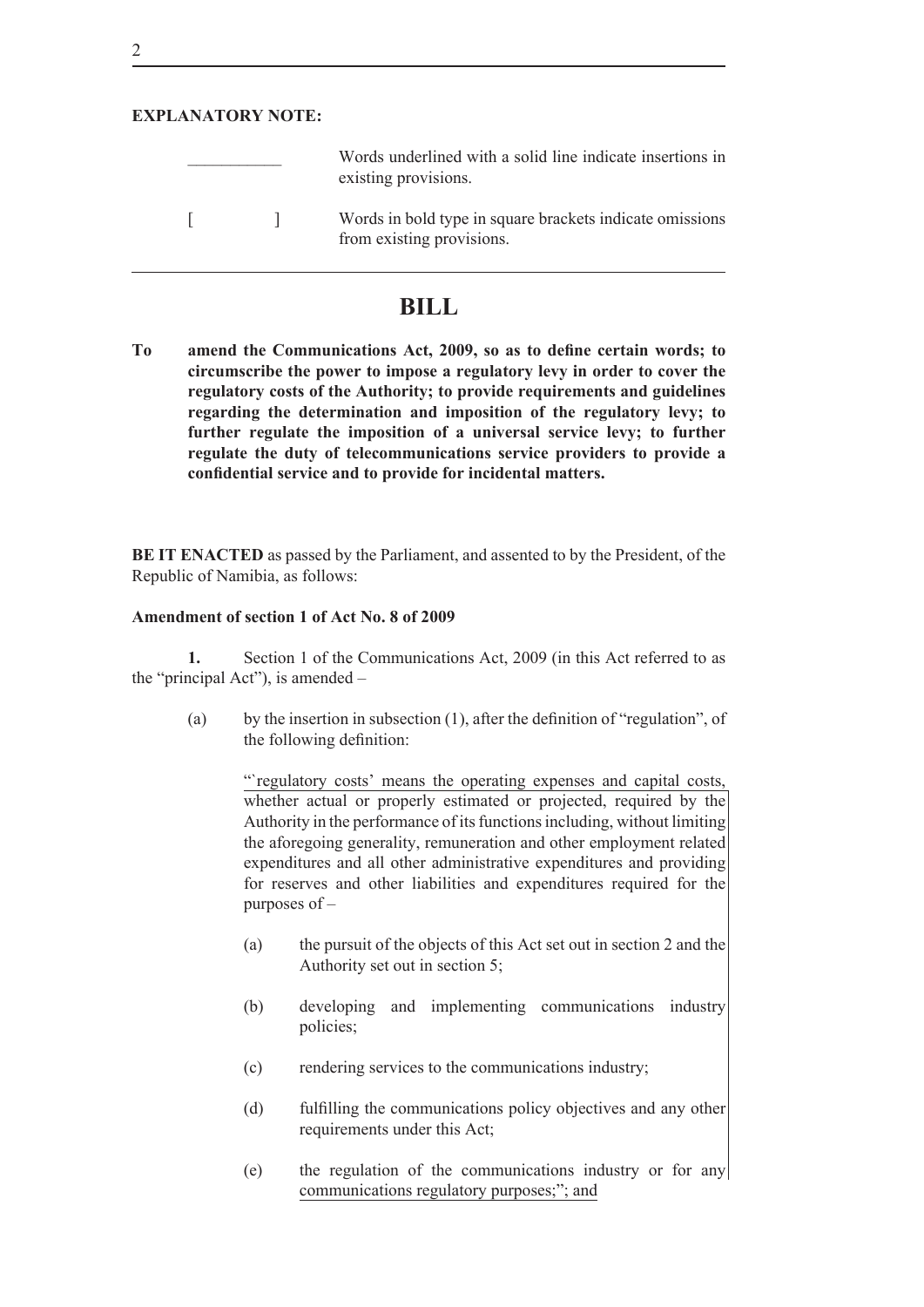(b) by the insertion in subsection (1), after the definition of "telecommunications services", of the following definitions:

"this Act' includes the regulations;"

"'turnover' means gross revenue or income derived from services or business which may be regulated by or under this Act;".

#### **Amendment of section 22 of Act No. 8 of 2009**

**2.** Section 22 of the principal Act is amended by the substitution for paragraph (e) of subsection (1) of the following paragraph:

"(e) any **[revenue]** income received for services provided in the course of its activities;".

#### **Substitution of section 23 of Act No. 8 of 2009**

**3.** The principal Act is amended by the substitution for section 23 of the following section:

## "**Regulatory levy**

**23.** (1) With due regard to subsections (4) to (8), the Authority may by regulation, after having followed a rule-making procedure, impose a regulatory levy upon providers of communications services in order to defray its regulatory costs, which levy may take one or more of the following forms –

- (a) a percentage of the turnover of all or a prescribed class of the providers of communications services;
- (b) a fixed amount payable by a prescribed class of providers of communications services in respect of a prescribed period;
- (c) a fixed amount payable by a prescribed class of providers of communications services in respect of any customer to whom a prescribed class of service is rendered during that period;
- (d) as a combination of the forms referred to in paragraph(a), (b) or (c) together with provisions prescribing the circumstances under which a prescribed form of the levy is payable;
- (e) any other form that is not unreasonably discriminatory.
- (2) When imposing the levy, the Authority may by regulation –
- (a) impose different percentages or different fixed amounts depending on –
	- (i) the amount of turnover of the provider;
	- (ii) the category of communications services rendered by the provider;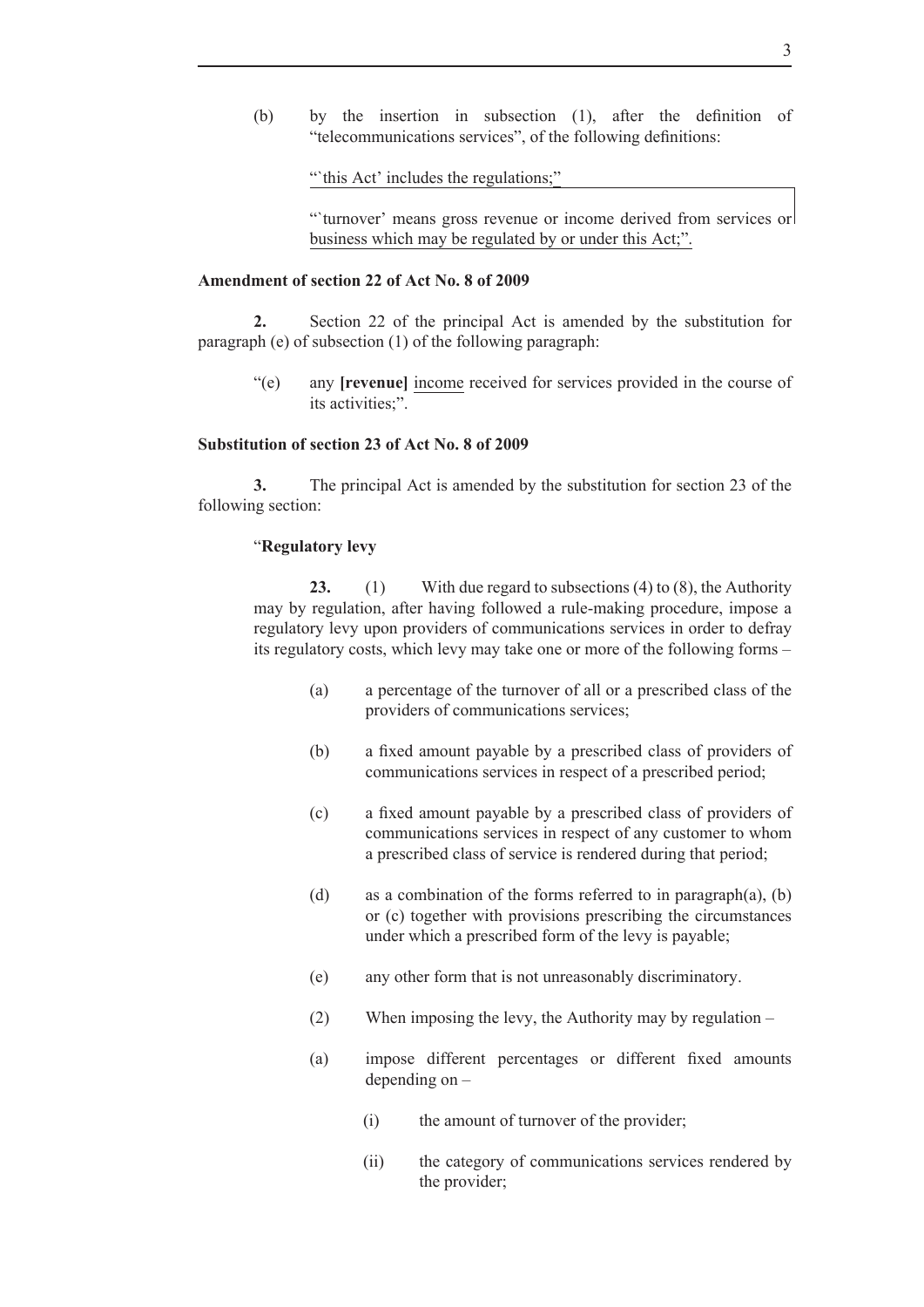- (iii) the class of licence issued to the provider; or
- (iv) any other matter that is in the opinion of the Authority relevant for such an imposition;
- (b) impose a fixed minimum amount payable by providers of communications services irrespective of the form of the regulatory levy as set out in subsection (1);
- (c) impose different forms of the regulatory levy, as set out in subsection  $(1)$ , depending on  $-$ 
	- (i) the amount of the turnover of the provider;
	- (ii) the category of communications services rendered by the provider;
	- (iii) the class or type of licence issued to the provider; or
	- (iv) any other matter that is in the opinion of the Authority relevant for such an imposition;
- (d) prescribe
	- (i) with regard to the turnover of the providers of communications services, or with regard to their services or business, regulated by this Act, received or provided by the providers of communications services, the aspects thereof which are included or excluded for purposes of determining the regulatory levy or calculating the turnover of the provider concerned;
	- (ii) the period during which turnover, services or business must be received or provided to be considered for the calculation of the regulatory levy; and
	- (iii) without limiting the aforegoing, the manner in which the regulatory levy is to be calculated:

Provided that the regulatory levy may not be imposed on turnover, services or business received or provided prior to the date on which the regulations imposing the relevant regulatory levy are published in the *Gazette*;

(e) prescribe the periods and methods of assessment of the regulatory levy and the due date for payment thereof which may include payment in prescribed instalments: Provided that the regulatory levy may not be imposed on turnover, or services or business received or provided prior to the date on which the regulations imposing the relevant regulatory levy are published in the *Gazette*;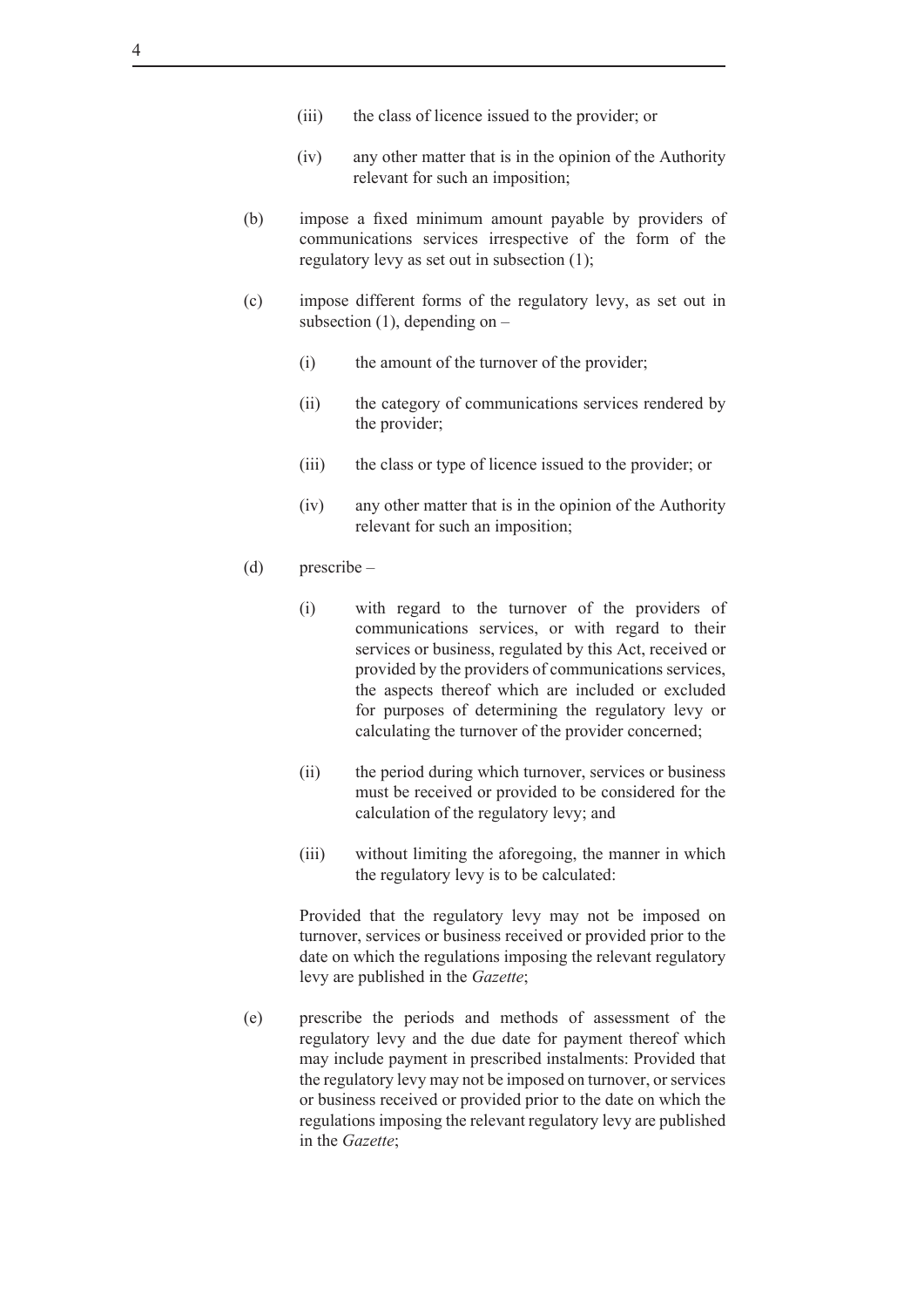- (f) prescribe the information to be provided to the Authority for the purpose of assessing the regulatory levy payable by the providers of communications services;
- (g) prescribe penalties, which may include interest, for the late payment of the regulatory levy, or for providing false information or for the failure to provide information to the Authority relating to the assessment of the levy.
- (3) The objectives of the regulatory levy are –
- (a) to ensure income for the Authority which is sufficient to defray the regulatory costs thereby enabling the Authority to provide quality regulation by means of securing adequate resources;
- (b) insofar as it is practicable, a fair allocation of cost among the providers of communication services;
- (c) to promote the objects of this Act set out in section 2 and the objects of the Authority set out in section 5.

(4) The principles to be applied with relation to the imposition of the regulatory levy are –

- (a) that the impact of the regulatory levy on the sustainability of the business of providers of communications services is assessed and if the regulatory levy has an unreasonable negative impact on such sustainability, that the impact is mitigated, in so far as is practicable, by means of the rationalisation of the regulatory costs and the corresponding amendment of the proposed regulatory levy;
- (b) that predictability, fairness, equitability, transparency and accountability in the determination and imposition of the regulatory levy are ensured;
- (c) that the regulatory levy is aligned with regional and international best industry practices.

(5) When determining the form, percentage or amount of the regulatory levy, the Authority –

- (a) must duly consider, in view of its regulatory costs
	- (i) the income it requires and the proportion of such income which should be funded from the regulatory levy in accordance with the objectives and principles set out in subsections (3) and (4) respectively, as projected over the period during which the regulatory levy will apply , and taking into consideration its relevant integrated strategic business plan and annual business and financial plans, including the operating budgets and capital budgets as set out in its annual business and financial plans, as contemplated in sections 13 and 14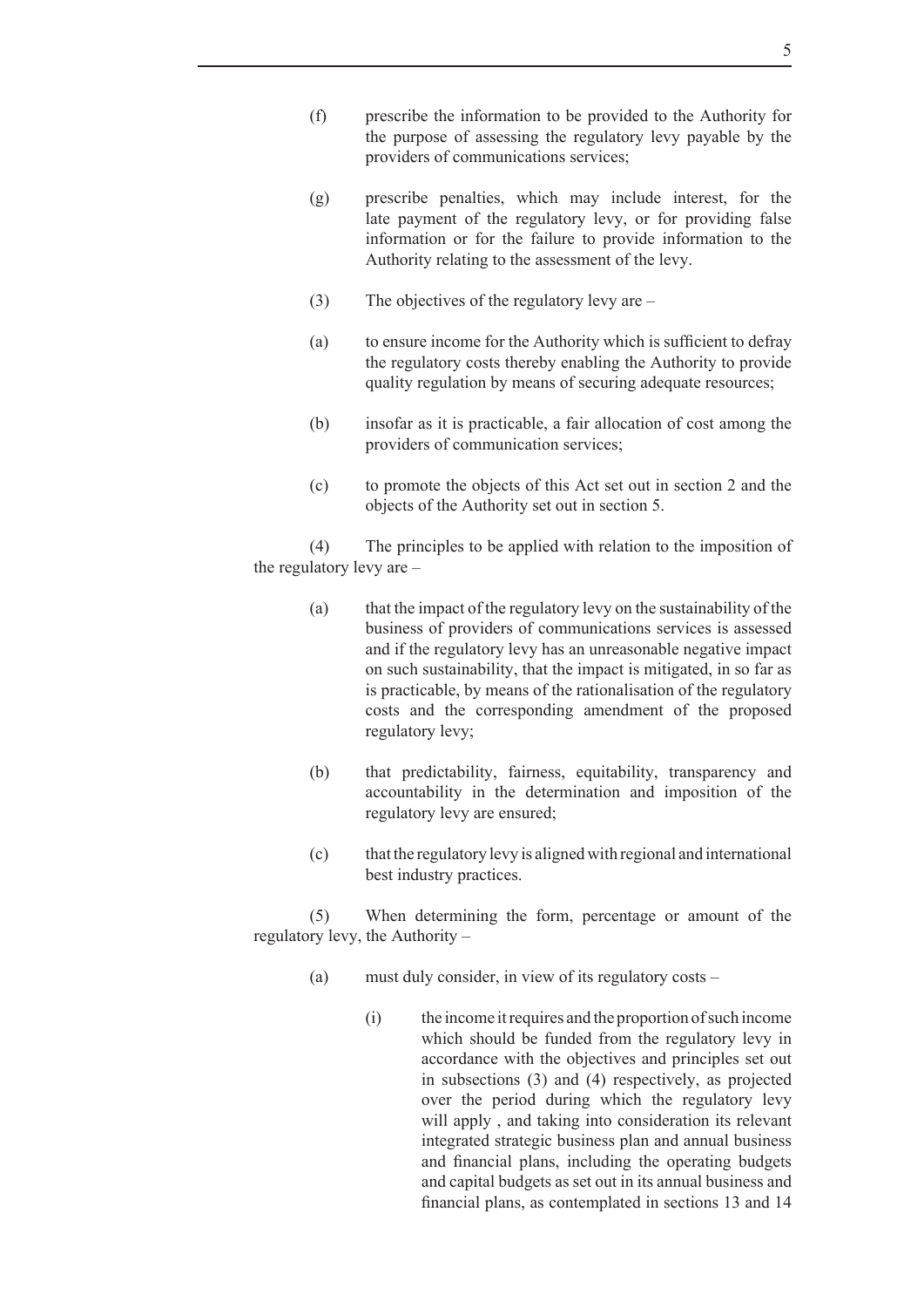of the Public Enterprises Governance Act, 2019 (Act No. 1 of 2019);

- (ii) income derived from any other sources;
- (iii) the necessity to ensure business continuity by, amongst others, providing for reasonable reserves as set out in its plans contemplated in sub-paragraph (i);
- (iv) the necessity to avoid, as far as is reasonably possible or predictable, the receiving of income from the regulatory levy in substantial excess of what is required to cover the regulatory costs;
- (v) the necessity of managing any risks in the communications industry associated with the imposition of a regulatory levy;
- (vi) any other fees, levies or charges which the providers of communications services are required to pay under this Act;
- (vii) any other matter deemed relevant by the Authority in order to ensure that income derived from the regulatory levy is sufficient to defray its regulatory costs;
- (b) must, in order to maintain reasonable predictability and stability, avoid, unless there is good reason to do so, an increase in the regulatory levy or the introduction of a new regulatory levy in any period of 12 consecutive months;
- (c) may consider any other matter the Authority deems relevant.

(6) The Authority must before the expiry of five years from the last imposition of the levy or a last review under this section, review the regulatory levy to ensure that the levy is compliant with the requirements set out in this section and that there are no continued under- or over-recoveries.

(7) If the Authority has received regulatory levy income in excess of its regulatory costs, the Authority may retain such over-recovery but must set it off against the projected regulatory costs used for the next regulatory levy determination and imposition.

(8) If the Authority receives income from the regulatory levy less than its regulatory costs in a period during which such regulatory levy applied, or during a specific period, received no income from the regulatory levy for whatever reason, the Authority may, when determining and imposing the next regulatory levy –

> (a) adjust the regulatory levy, and determine a higher regulatory levy, to recover such under-recovery during the period during which the next regulatory levy will apply; or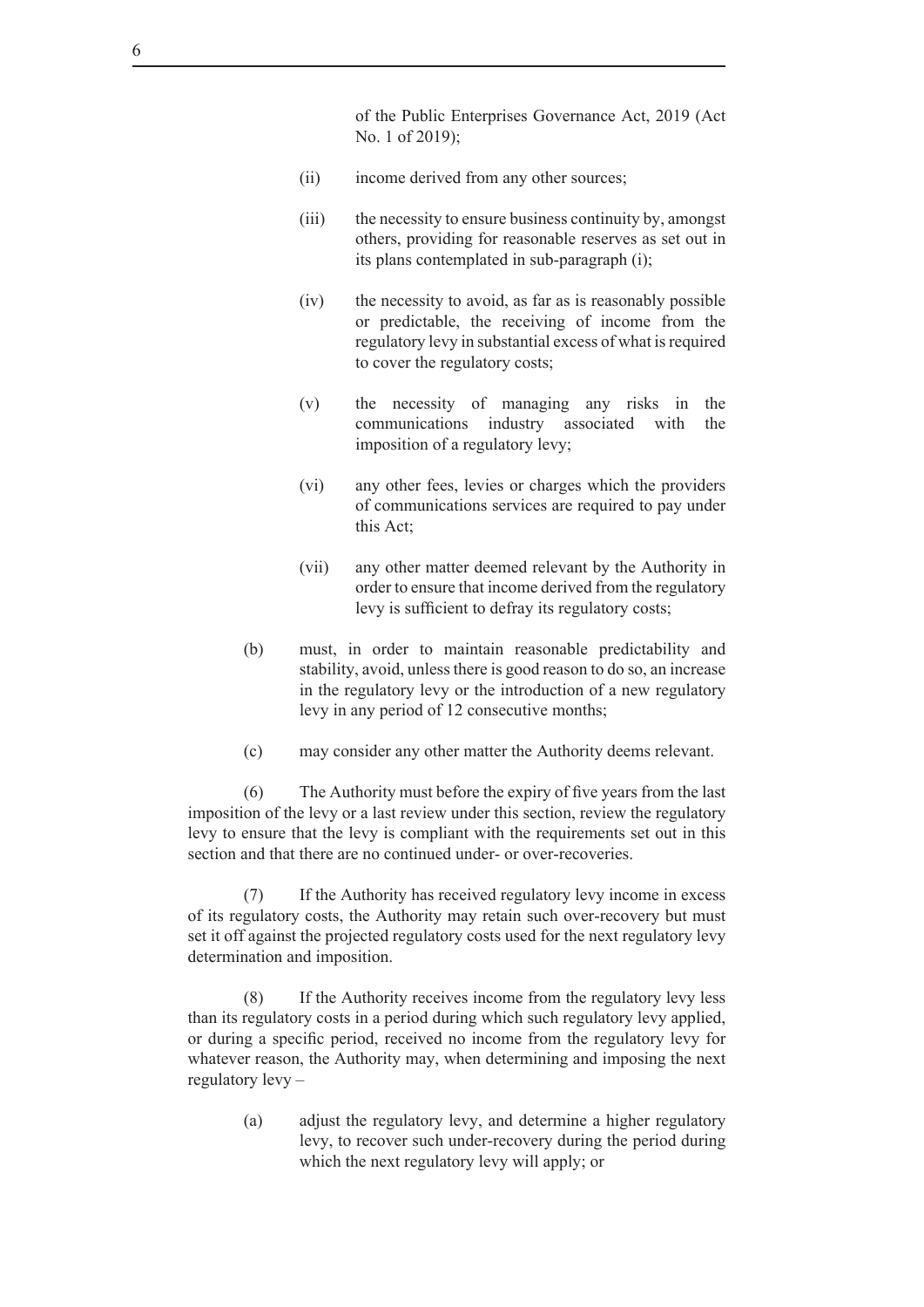(b) determine a once-off higher regulatory levy for the first period during which the next regulatory levy will apply in order to recover such under-recovery and for the remaining period or periods a different regulatory levy in accordance with subsection  $(5)$ .

(9) The Authority may, subject to subsection (5)(b), withdraw or amend the regulatory levy imposed under this section and, in so far as they are applicable, the provisions of this section apply in the same manner, with the necessary changes, to such withdrawal or amendment.".

## **Amendment of section 54 of Act No. 8 of 2009**

**4.** Section 54 of the principal Act is amended by the substitution for subsection (1) of the following subsection:

"(1) A dominant licensee and any other licensee designated by the Authority must keep separate accounts for its telecommunications activities, to the extent that would be required if the telecommunications activities in question were carried out by legally independent companies, so as to identify all elements of costs and **[revenue]** turnover, with the basis of their calculation and the detailed attribution methods used."

# **Amendment of section 56 of Act No. 8 of 2009**

- **5.** Section 56 of the principal Act is amended by –
- (a) the substitution for subsection (2) of the following subsection –

"(2) The Authority may by regulation, after having followed a rule-making procedure, impose a universal service levy to be paid into the Universal Service Fund by a prescribed class of providers of telecommunications services.";

(b) the substitution for subsection (3) of the following subsection:

"(3) The provisions of section **[23(2) and 23(3)]** 23(1), 23(2), 23(6) and 23(9) apply with the necessary changes required by the context to the universal service levy."; and

(c) the insertion after subsection (3) of the following subsections:

"(3A) The universal service levy imposed on a provider of telecommunications services may not exceed an amount which is more than five percent of the annual turnover of that service provider.

(3B) When determining the universal service levy, the Authority must give due consideration to –

- (a) the minimum set of services prescribed under section  $57(1)$ ;
- (b) the subsidies to be paid to licensees under section 57;